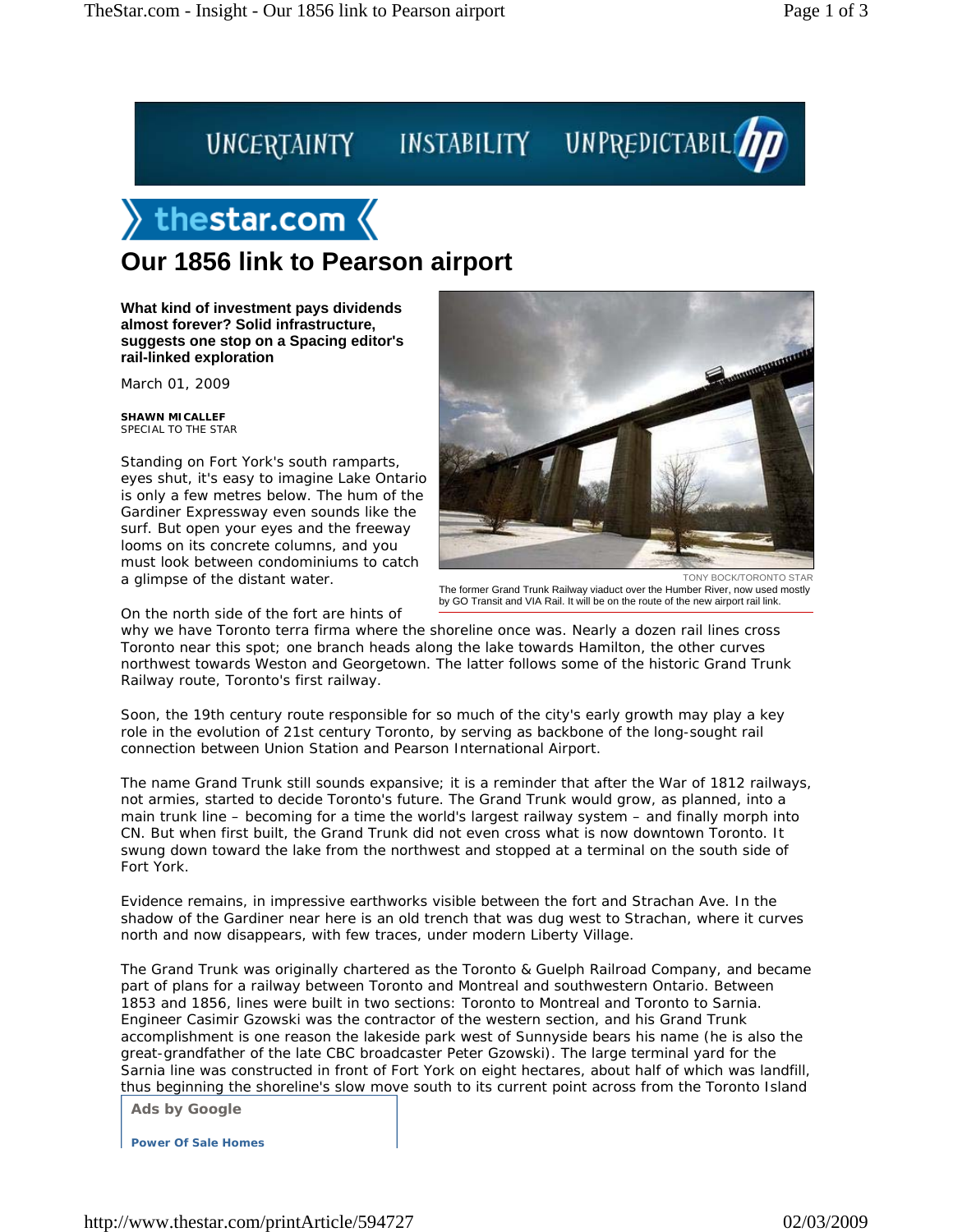## Airport.

More than anything else, the railways were responsible for the extension of Toronto's waterfront, because they had the political and financial muscle to get what they wanted (the term "railroaded" means what it does for a reason). There was a gap between the Sarnia and Montreal sections of the GTR for only a short time before the railway bullied Toronto City Council into letting it lay tracks across the front of the city along the newly created Esplanade, marking the beginning of the city's estranged relationship with its waterfront. In the late 1850s, the view from the Fort's bastions was still of the lake, but also of a busy Victorian industrial scene.

**TODAY'S PEARSON RAIL** connection proponents may wish they had the same bullying power their 19th century counterparts did. The various schemes proposed – such as the early Blue 22 line that involved diesel trains running regularly between Union and Pearson – have met with opposition in Weston. Now part of Toronto, Weston flourished once the Grand Trunk was established in the1850s. One proposal for the Pearson link would have closed some surface streets, threatening to cut the community in half. The trains are welcome, says the Weston Community Coalition, but "Let's build it right the first time" by burying the tracks and creating a Weston station, as there is with Go Transit – ideas that made it into later proposals.

Such discussions were unheard of when the Grand Trunk was built. The Fort York yard itself was formed by dumping fill behind a line of 62 massive timber "cribs," filled with dirt from Garrison Common (a vast tract of land that included what is now Exhibition Place and the residential neighbourhoods to the north of the Fort) and from the GTR cut itself.

Archeological issues were not considered then, so the railway was able to carve its trench through the heart of the 1813 battlefield. That's the equivalent of doing the same thing through the Plains of Abraham in Quebec or Gettysburg in Pennsylvania, and it's probable that the fill still contains cannonballs, artifacts and even human remains. The site is so important, historically, that the City of Toronto is seeking to have Fort York recognized as a World Heritage Site, which would be the first such designation in Ontario. As for the railway itself we tend to either take it for granted or else complain that the tracks cut the rest of the city off from the lake. David Monaghan, curator of the House of Commons and former curator of the land transportation collections at the National Museum of Science and Technology, says that "One of the great tragedies of Canadian Industrial and Transportation history is that so little remains of the original infrastructure that played a critical role in the development of the first railway networks in Canada."

**WITH THIS SENTIMENT** in mind, that lonely trench under the Gardiner suddenly echoes loud with meaning, as it was one of the reasons Toronto grew as a city. The Grand Trunk connected Toronto to Sarnia, where a ferry (enhanced in 1891 by a rail tunnel) crossed the St. Clair River to Port Huron, Mich., allowing cargo to connect by rail to Chicago, a big market for Toronto's industrial might.

Though there is a huge rail enthusiast community (just Google anything railroad and see for yourself), the heritage here has not yet been interpreted for the public.

As late as the 1950s, just before the Gardiner was constructed, photos of the rail cut show a bucolic scene resembling rural Ontario more than the centre of a great metropolis. Rail lines in general tend to have a country feel, often with antique wooden electrical poles and wild tall grasses and feral bushes. They are linear countrysides surrounded by urban landscape.

This short part of the Grand Trunk cut can only be followed to about Strachan Ave., and it won't be part of the new airport link. But there are ghosts of the GTR on the GO Train's journey west to Georgetown that will be, and that yet today demonstrate why the Grand Trunk was indeed grand.

Toronto lies in a region of ravines, and the Grand Trunk's builders had to build substantial bridges across wide valleys. Golfers at the Weston Golf and Country Club in the Humber valley, just south of the 401, today tee off to greens below the Humber Viaduct, 170 metres long and standing on eight piers 20 metres high, soaring today just as it did in 1856. Further east, just outside of downtown Georgetown, is the similar, 300-metre-longGrand River viaduct with piers made of